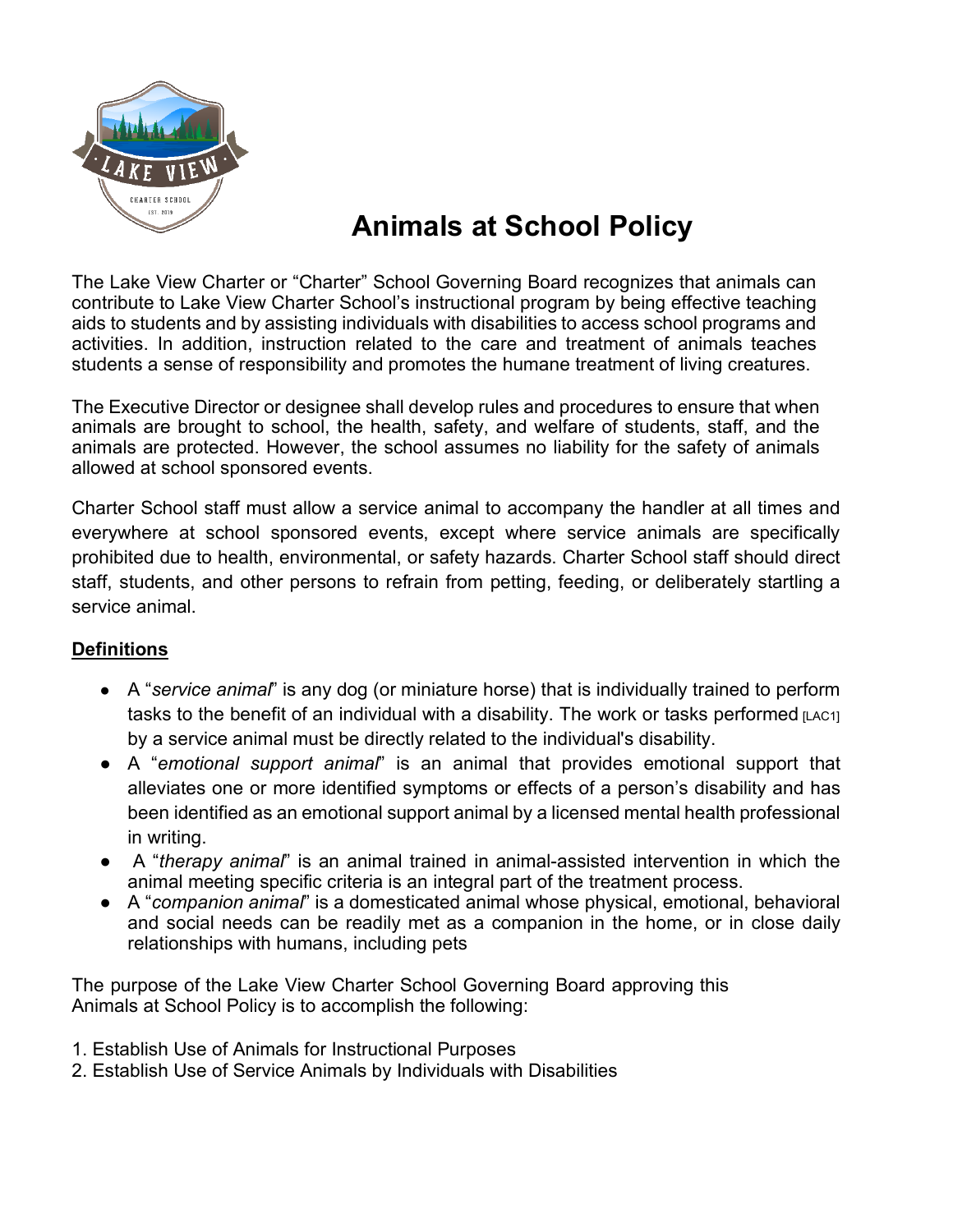- 4.Service Animal Inquiries when at Charter School Sponsored Events
- 5.Requirement of Service Animals and their Handlers
- 6.Disruptions and Removal

7.Notice

- 8.Misrepresentation
- \*Service Animal Agreement and Authorization

# **1. Use of Animals for Instructional Purposes**

Before any student or employee brings an animal to school for an instructional purpose, he/she shall receive written permission from the Executive Director or designee. The Executive Director or designee shall give such permission only after he/she has provided written notification to all parents/guardians of students in the affected class, asking them to verify whether their child has any known allergies, asthma, or other health condition that may be aggravated by the animal's presence. When a parent/guardian has provided notification that his/her child has an allergy, asthma, or other health condition that may be aggravated by the animal, the Executive Director or designee shall take appropriate measures to protect the student from exposure to the animal.

All animals brought to school must be in good physical condition and must be appropriately immunized. The teacher shall ensure that the species of animal is appropriate for the instructional purpose and age and maturity of the students.

All animals brought to school shall be adequately fed, effectively controlled, humanely treated, and properly housed in cages or containers suitable for the species. The teacher shall ensure that cages and containers are cleaned regularly and that waste materials are removed and disposed of in an appropriate manner.

The teacher shall ensure that students receive instructions regarding the proper handling of and personal hygiene around animals.

Except for service animals, as defined below, all animals are prohibited on school transportation services. (Education Code 39839; 13 CCR 1216)

# **2. Use of Service Animals by Individuals with Disabilities**

For an individual with a disability, service animal means any dog that is individually trained to do work or perform tasks related to the individual's disability and for his/her benefit. For example, for an individual who is blind or has low vision, a service animal could mean a dog that helps him/her with vision, navigation, and other tasks; for an individual who is deaf or hard of hearing, a service animal could mean a dog that alerts him/her to the presence of people or sounds; and for an individual with psychiatric or neurological disabilities, a service animal could mean a dog that assists him/her by preventing or interrupting impulsive or destructive behaviors. (28 CFR 35.104)

Individuals with disabilities may be accompanied on school premises and on school transportation by service animals, including specially trained guide dogs, signal dogs, or service dogs. (Education Code 39839; Civil Code 54.2; 28 CFR 35.136)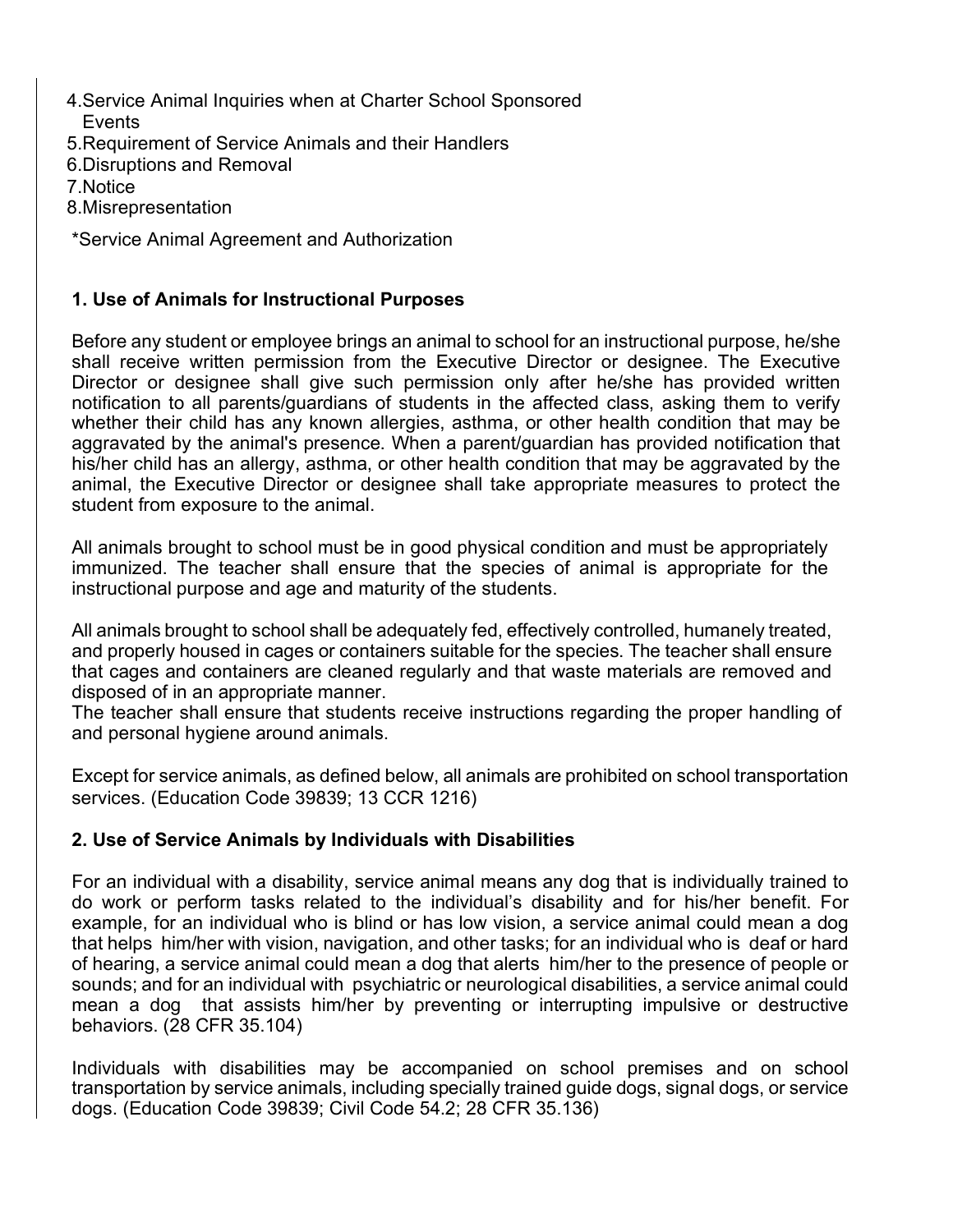504 Plans or Special Education

Any request for a service animal by a student with a 504 plan or a qualifying disability under IDEA will be discussed in the student's 504 or IEP meeting and the respective team team will determine the following:

a. Whether the student requires the service animal in order to access a Free Appropriate Public Education ("FAPE"); and

b. Whether the proposed service animal meets the requirements of this Policy

The Executive Director or designee may permit the use of a miniature horse as a service animal when the horse has been individually trained to do work or perform tasks for the benefit of an individual with a disability, provided that: (28 CFR 35.136)

a. The district's facility can accommodate the type, size, and weight of the horse and whether the facility can accommodate these features.

b. The individual has sufficient control of the horse.

c. The horse is housebroken and;

d. The horse's presence in the specific facility does not compromise legitimate safety requirements of the facility.

The Executive Director or designee may ask any individual with a disability to remove his/her service animal from school premises or transportation if the animal is out of control and the individual does not take effective action to control it or the animal is not housebroken. When an individual's service animal is excluded, he/she shall be given an opportunity to participate in the service, program, or activity without having the service animal present.(Education Code 39839; Civil Code 54.2; 28 CFR 35.136)

# 4.**Service Animal Inquiries when at Charter School Sponsored Events**

Lake View may make two (2) inquiries to determine whether an animal qualifies as a service animal:

- 1. Whether the animal is required because of a disability?
- 2. What work or task the animal has been trained to perform?

Charter School may not ask for:

- 1. A badge/identification (such as a harness, vest, patch, or tag) for the animal
- 2. Proof that the animal has been certified/trained
- 3. Proof that the person has a disability
- 4. Require a demonstration of the work/tasks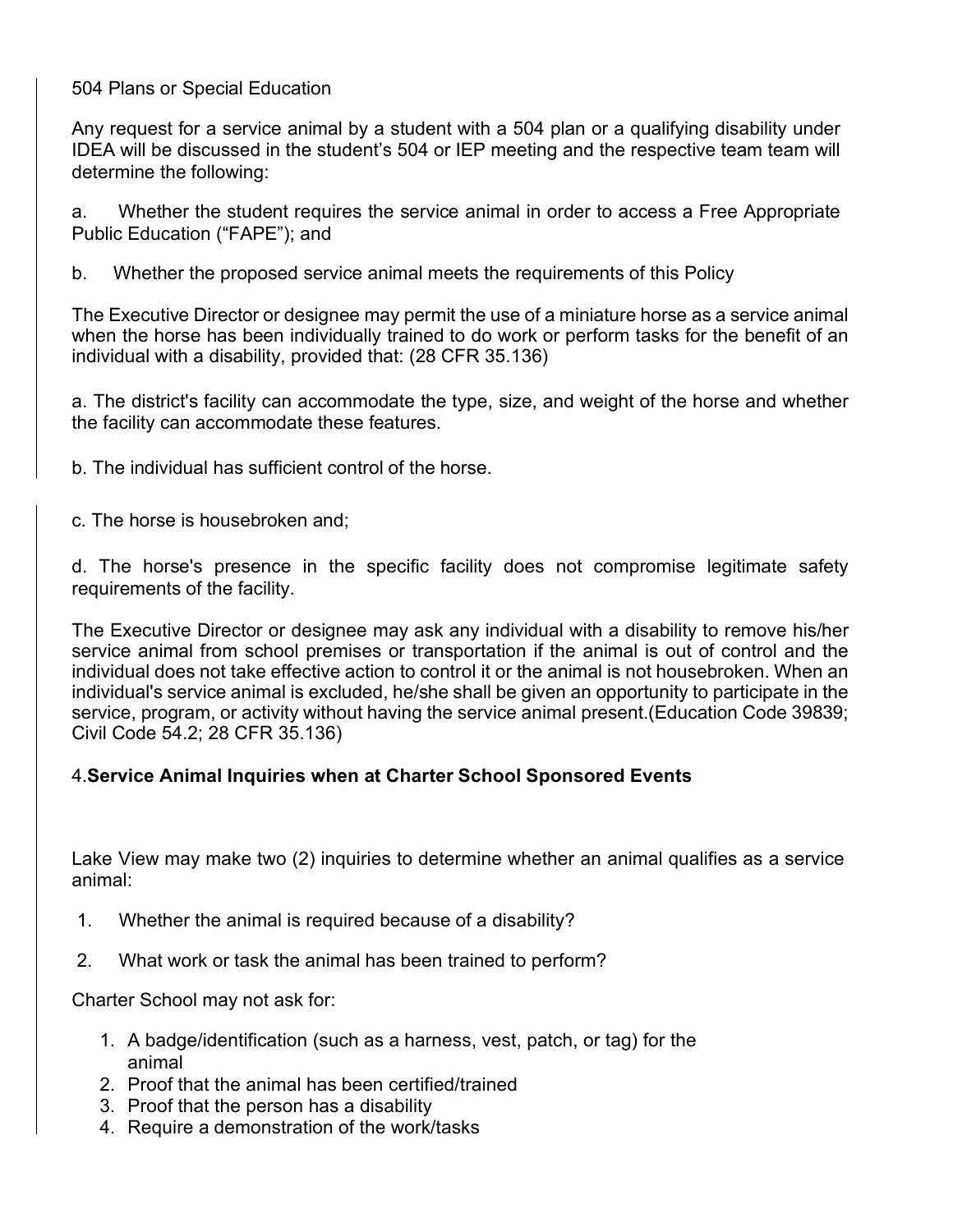# 5. **Requirement of Service Animals and their Handlers**

- Identification: The service dog should wear a harness, cape, identification tag or other gear that readily identifies its working status.
- Leash: The service dog must be on a leash at all times, unless the use of a leash would interfere with the service animal's safe, effective performance of work or tasks. If the animals cannot be on a leash for legitimate reasons related to the individual's disability and the necessary tasks to be performed, the service animal must be otherwise under the handler's control (e.g., voice control, signals, or other effective means).
- Control: The handler, including the student if the student is the handler, must be in full control of the service dog at all times.
- Care of Service Dog: The care and supervision of a service dog is solely the responsibility of its handler, including a student handler
- License and Tags: All service dogs should be licensed by the appropriate local agency and wear such license and an owner identification tag, but Charter School will not require documentation.
- Clean Up Rule: The handler must always carry equipment sufficient to clean up the dog's waste, immediately remove the waste, and be responsible for the proper disposal of the dog's waste.
- Vaccinations: The service dog must have a current rabies vaccination.
- Public Appearance Standards: The service animal must be (1) clean, wellgroomed with no offensive odor, (2) does not urinate or defecate in inappropriate locations, and (3) treated for and kept free of fleas and ticks.
- Behavior standards: The service animal must not (1) disrupt the normal course of school business; solicit attention, visit or annoy, solicit or steal food or other items from any member of the staff or student population; or vocalize unnecessarily (e.g., barking, growling or whining) or (2) show aggression towards people or other animals (e.g., showing teeth, barking, growling, jumping on individuals).
- General training standards: The service animal must: (1) work calmly and quietly on harness, leash, or other tether, (2) performs tasks in the school setting and lay quietly beside the student handler without blocking aisles, doorways, etc., and(3) be trained to urinate and defecate on command.

# 6. **Disruptions and Removal**

Charter School staff should immediately report any disruptive behavior of a service dog to the Executive Director or designee. No attempt should be made by the Charter School staff member to separate a student from their service animal. Charter School staff may ask an individual with a disability to remove a service animal from the premises if—

1. The animal is out of control and the animal's handler does not take effective action to control it; or

2. The animal is not housebroken.

"Out of control" behaviors include, but are not limited to, excessive, unwarranted barking, unprovoked aggressive behavior, failure to follow the handler's commands, or wandering away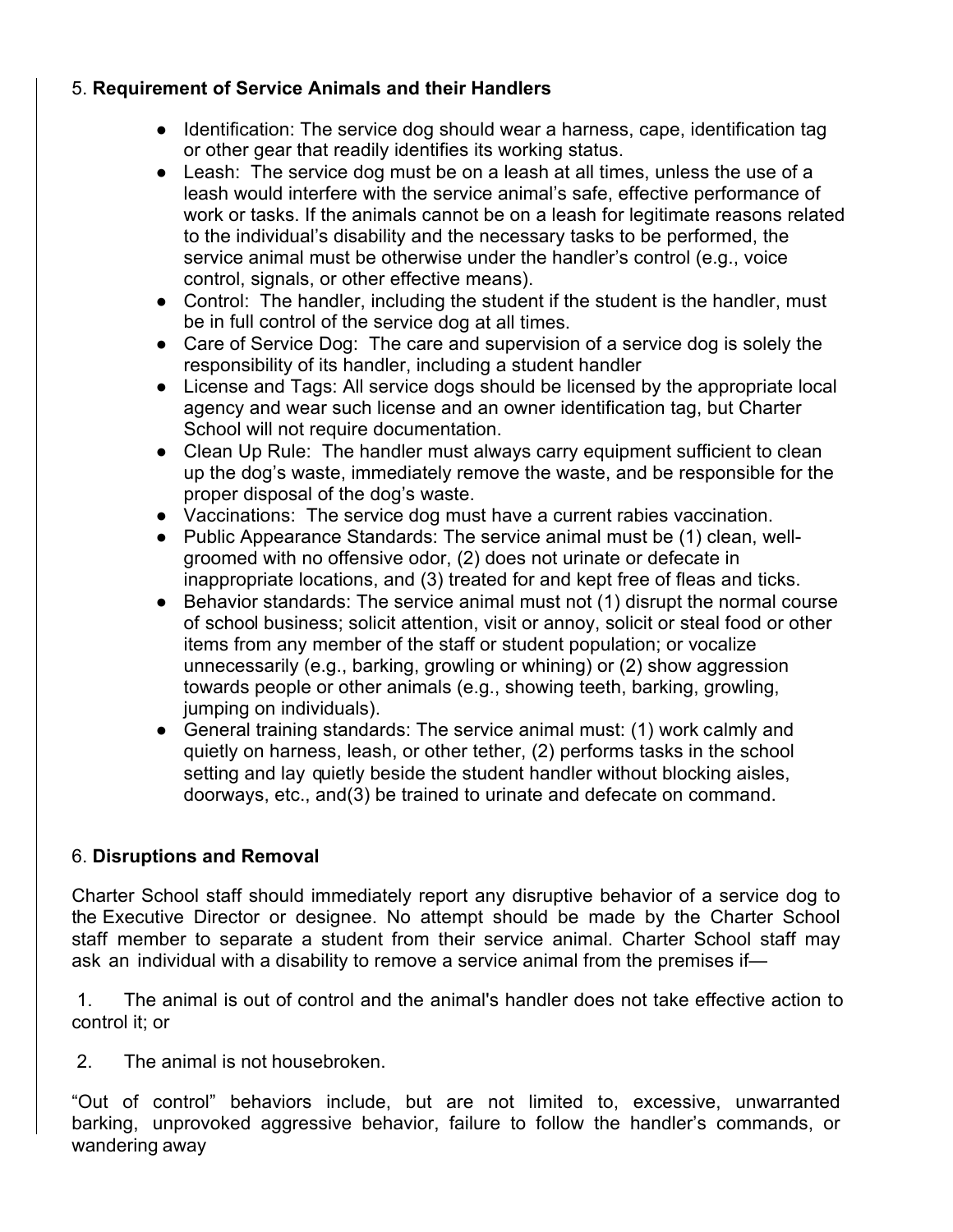from the handler without a specific purpose.

If any service dog behaves aggressively or causes injury or direct threat of safety or health to staff or students, the dog must be immediately removed from the Charter School sponsored event until the situation is resolved. Whether a service animal poses a direct threat to health or safety of staff or students will be made on an individualized basis.

Charter School may also deny a service animal on the basis that the presence of the animal fundamentally alters the learning or work environment.

If Charter School properly excludes a service animal, it shall give the individual with a disability the opportunity to participate in the service, program, or activity without having the service animal on the premises.

### 7**. Notice**

A service dog will not be prohibited due to fear or allergies of other students. If the presence of a service animal causes fear or allergies in other students required to be in the presence of the service animal throughout the school day, the Charter School will make reasonable accommodations for both the affected student and the student with disabilities requiring the service animal to relocate one or both students to another location within the room or a different room, if possible. If your child requires a reasonable accommodation due to fear or allergies, please notify the Executive Director or designee.

#### 8.**. Misrepresentation**

Any person who knowingly and fraudulently represents himself or herself, through verbal or written notice, to be the owner or trainer of a service animal shall be guilty of a misdemeanor punishable by imprisonment up to six months or fine up to \$1000.00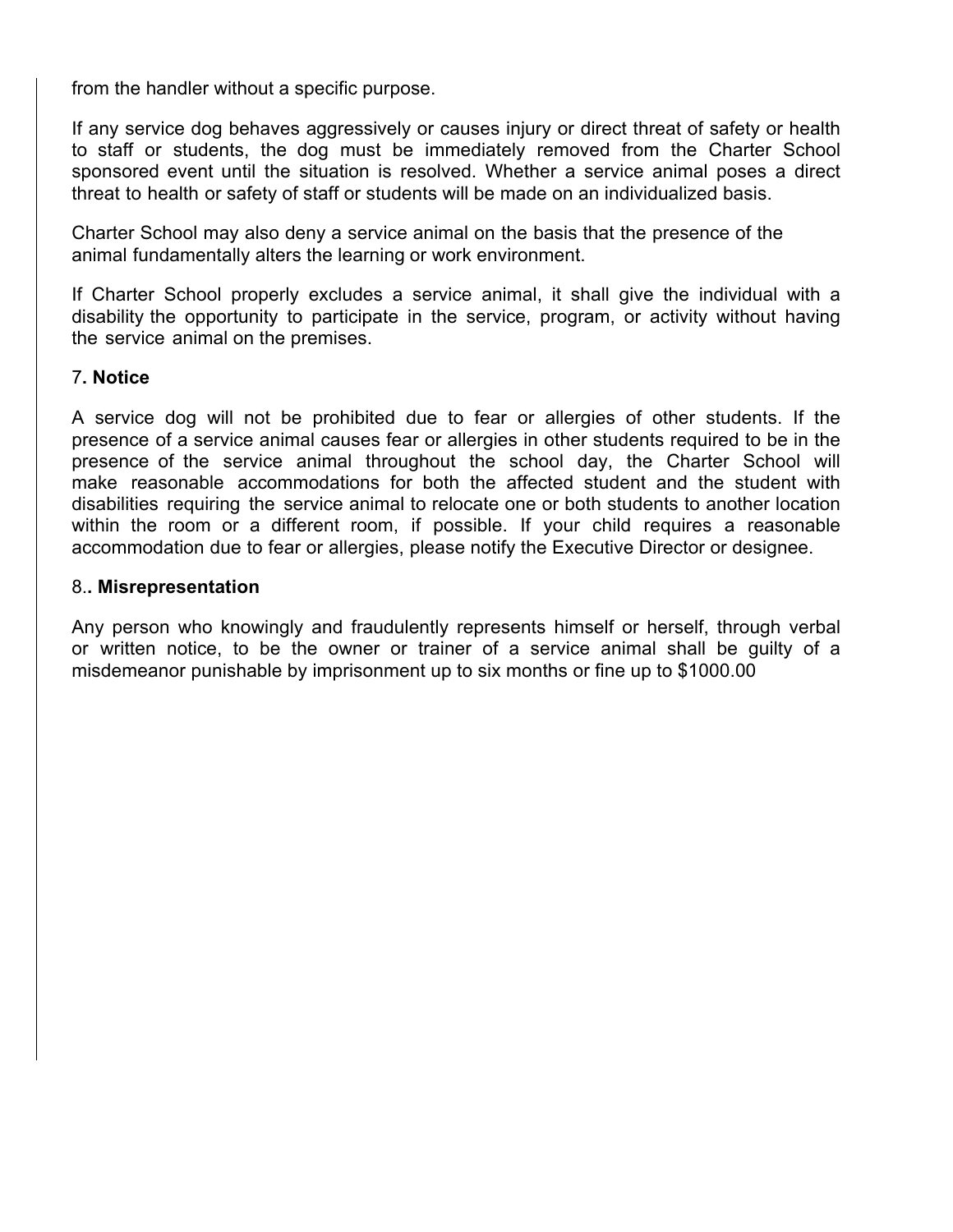

4672 County Rd. N Orland, CA 95963 Phone (916) 597-5877



# **LAKE VIEW SERVICE ANIMAL AGREEMENT AND AUTHORIZATION**

This Agreement and Authorization regarding Request for a Service Animal to Accompany a Student on School Premises ("Agreement") is necessary for Lake View Charter School ("Lake View" or the "Charter School") to process a request for the use of a service animals at school sponsored events. The presence of a service animal at Charter School presents unique health and safety concerns. To minimize any risks that a service animal may pose to students, staff, and the educational environment, Charter School requests the following information and authorizations to allow Charter School to provide a healthy and safe environment for its entire school community.

Student Name (please print) Date of Birth Grade

Parent/Guardian name (please print) Contact phone number

Please initial below each statement:

### **We understand and agree to comply with the requirements of California Civil Code section 54.2.**

"[An individual with a disability] shall be liable for any damage done to the premises or facilities by his or her dog. These persons shall ensure the dog is on a leash and tagged as a guide dog, signal dog, or service dog by an identification tag issued by the county clerk, animal control department, or other agency  $\ldots$ " (Civ. Code § 54.2(b))

(Initials) (Initials)

\_\_\_\_\_\_\_\_ \_\_\_\_\_\_\_\_

# **We understand and agree to comply with the requirements of the Americans with Disabilities Act Implementing Regulations (28 CFR § 35.136).**

- (b) **Exceptions.** A public entity may ask an individual with a disability to remove a service animal from the premises if—
	- (1) The animal is out of control and the animal's handler does not take effective action to control it; or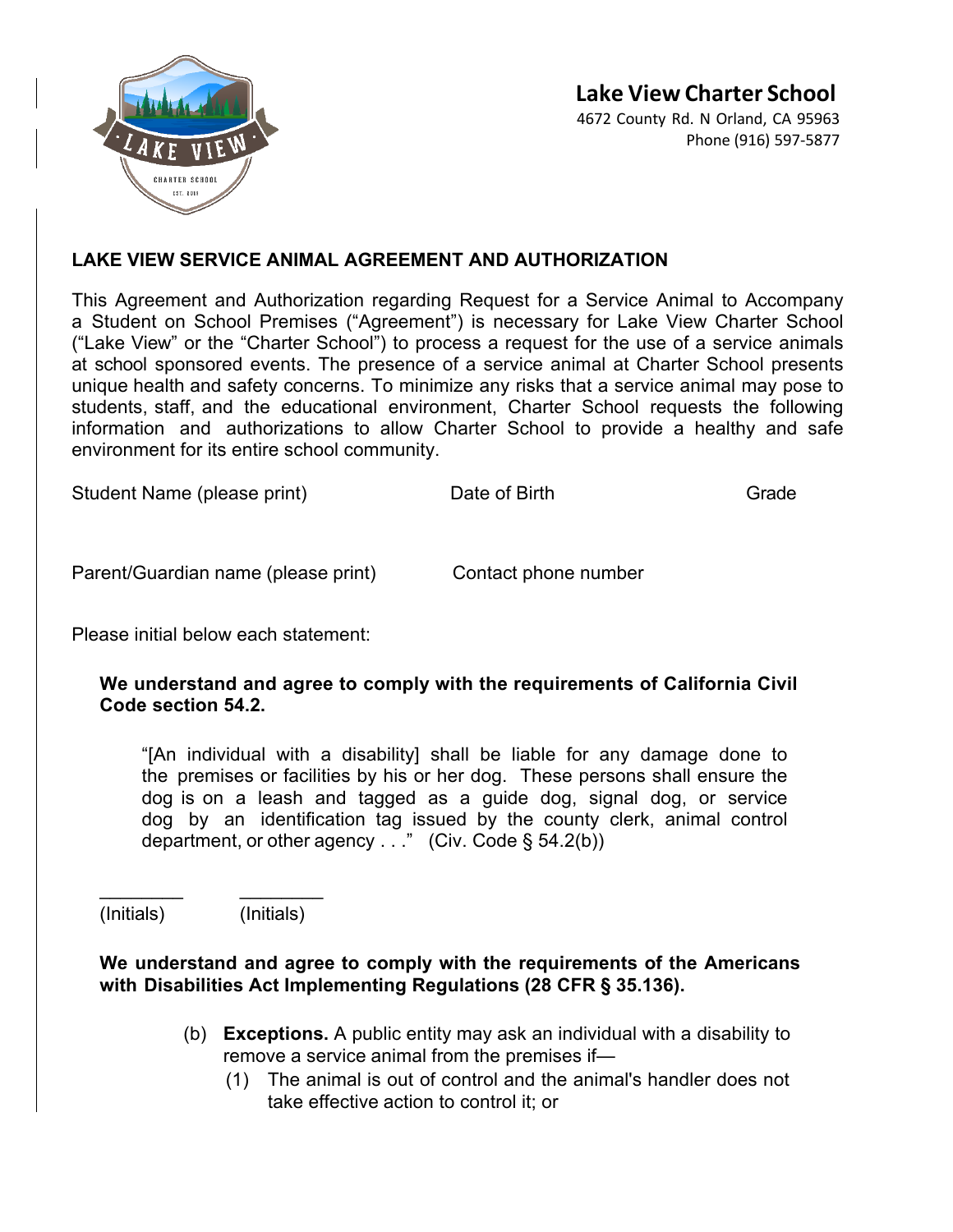(2) The animal is not housebroken.

(d) **Animal under handler's control.** A service animal shall be under the control of its handler. A service animal shall have a harness, leash, or other tether, unless either the handler is unable because of a disability to use a harness, leash, or other tether, or the use of a harness, leash, or other tether would interfere with the service animal's safe, effective performance of work or tasks, in which case the service animal must be otherwise under the handler's control (e.g., voice control, signals, or other effective means).

(e) **Care or supervision.** A public entity is not responsible for the care or supervision of a service animal." (28 C.F.R.§ 35.136)

(Initials) (Initials)

\_\_\_\_\_\_\_\_ \_\_\_\_\_\_\_\_

\_\_\_\_\_\_\_\_ \_\_\_\_\_\_\_\_

\_\_\_\_\_\_\_\_ \_\_\_\_\_\_\_\_

· **Pursuant to 34 CFR § 99.30, we hereby provide authorization for Charter School to release the following personally identifiable student information necessary to inform the school community of Charter School of the presence of a service dog at Charter School:**

- o **Student's Name**
- o **Student's Grade Level**
- o **Student's Classes/Teachers(s)**

(Initials) (Initials)

 **We have read, understand, and agree to comply with the Charter School's Animals at School Policy.**

*(Initials) (Initials)* 

**We agree to indemnify and hold harmless Charter School for any and all actions, suits, claims, demands, defense costs and/or attorney's fees, or liabilities arising out of or related to the presence of the service dog at Charter School.** 

(Initials) (Initials)

\_\_\_\_\_\_\_\_ \_\_\_\_\_\_\_\_

**We agree to hold Charter School, its employees, agents, and assigns harmless for any injury to, including death of, the service dog**.

(Initials) (Initials)

\_\_\_\_\_\_\_\_ \_\_\_\_\_\_\_\_